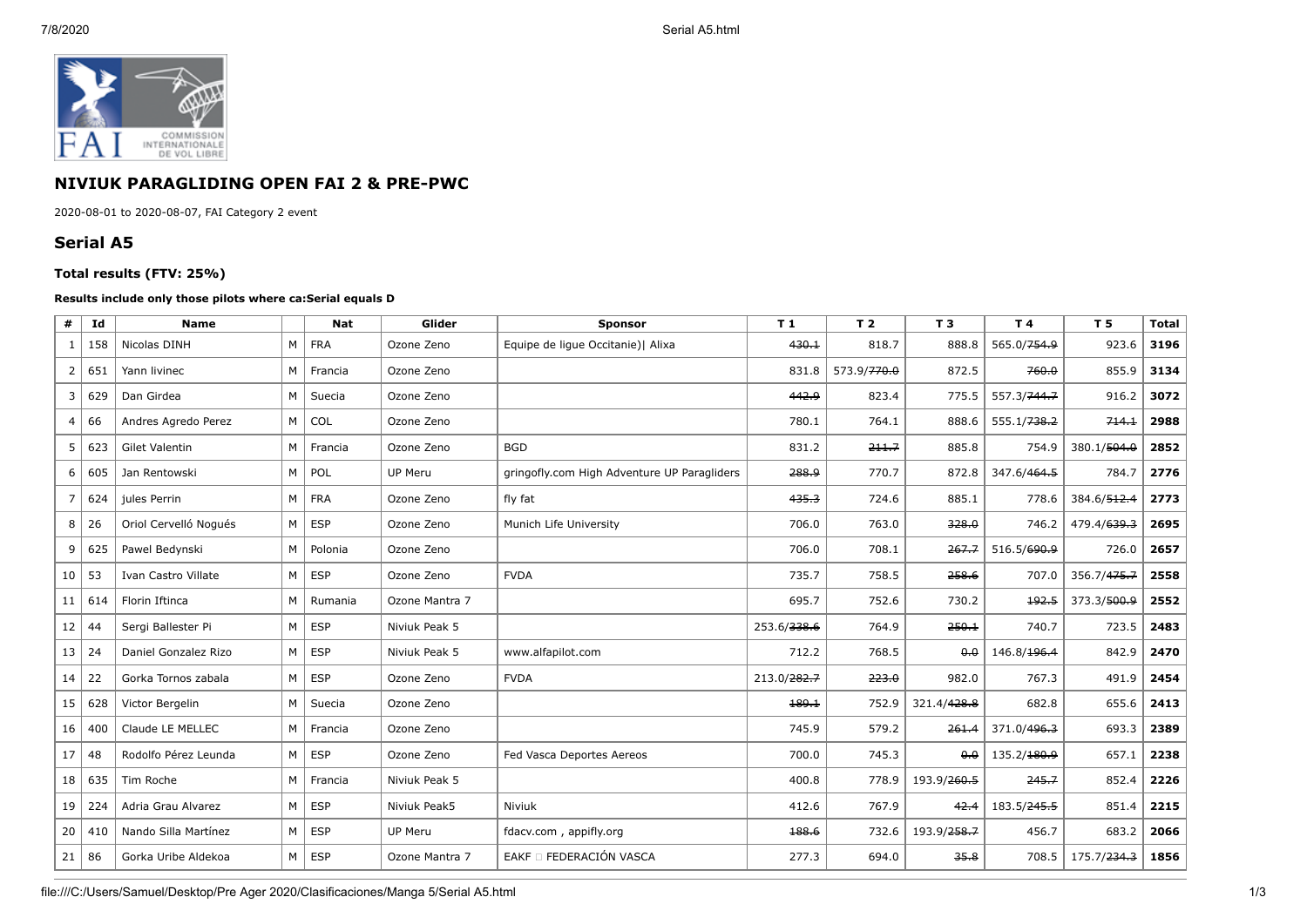7/8/2020 Serial A5.html

| #  | Id  | <b>Name</b>                  |    | <b>Nat</b>  | Glider            | <b>Sponsor</b>                         | T <sub>1</sub>          | T <sub>2</sub>          | T <sub>3</sub>          | T4                      | T 5                     | <b>Total</b> |
|----|-----|------------------------------|----|-------------|-------------------|----------------------------------------|-------------------------|-------------------------|-------------------------|-------------------------|-------------------------|--------------|
| 22 | 31  | Paco Navarro González        | M  | <b>ESP</b>  | Mac Para Magus    | www.aireyvuelo.com                     | 316.3                   | 279.8                   | 218.2/ <del>289.7</del> | 726.5                   | 467.0                   | 1728         |
| 23 | 38  | Juanma Garcia Guerrero       | M  | <b>ESP</b>  | Mac Para Magus    | Aire y vuelo                           | 498.9                   | 745.7                   | 322.1                   | 149.9/199.3             | 50.4                    | 1717         |
| 24 | 37  | Juan Maiza Otaño             | М  | <b>ESP</b>  | Gin Leopard       | Federacion Vasca- FVDA                 | 128.1                   | 707.0                   | 91.5/121.5              | 682.5                   | 26.9                    | 1609         |
| 25 | 180 | Prune Delaris                | F  | Francia     | Ozone Zeno        | Pole espoir vol libre                  | 350.8                   | 244.1                   | 149.1/ <del>200.3</del> | 177.3                   | 853.7                   | 1598         |
| 26 | 79  | Antonio Ramos Moyano         | M  | <b>ESP</b>  | Gin Puma          | T.royo arilla, tenapark, iparapente    | 265.3                   | 175.4                   | 196.0/ <del>260.3</del> | 456.4                   | 477.3                   | 1395         |
| 27 | 51  | Virgilio Ortiz Martín        | M  | ESP         | Ozone Zeno        | Vinos Fortis Montaraz                  | 198.4                   | 515.6                   | 203.7/ <del>271.8</del> | 279.9                   | 305.3                   | 1305         |
| 28 | 317 | Miguel Angel Pifarré Boix    | М  | <b>ESP</b>  | Ozone Zeno        | Ager Aventura't                        | 389.8                   | 30.3                    | 196.9/ <del>261.5</del> | 295.8                   | 419.2                   | 1302         |
| 29 | 88  | Gabriel Cañada Estébanez     | М  | <b>ESP</b>  | Windtech Duster   | Windtech Paragliders                   | 0.0                     | 491.6                   | 261.1                   | 142.1/ <del>189.9</del> | 370.4                   | 1265         |
| 30 | 156 | Albert Pol Font              | М  | <b>ESP</b>  | Niviuk Ikuma      |                                        | 277.3                   | 397.2                   | 156.0/ <del>207.2</del> | 217.5                   | 109.4                   | 1048         |
| 31 | 302 | Kalin Kostadinov             | M  | <b>BUL</b>  | Niviuk Artik 5    | SlyNomad Bulgaria, GreenPeace Bulgaria | 148.9                   | 231.0                   | 264.0                   | 416.0                   | 115.8/ <del>154.3</del> | 1027         |
| 32 | 178 | Eva Vinuesa Prieto           | F. | ESP         | Ozone Rush 5      |                                        | 119.6/158.7             | 385.3                   | 244.5                   | 239.8                   | 66.4                    | 989          |
| 33 | 97  | Vallés Milla Pere            | М  | <b>ESP</b>  | <b>UP Meru</b>    |                                        | 357.1                   | 232.2                   | 232.1                   | 147.2/ <del>195.8</del> | 133.8                   | 969          |
| 34 | 112 | Miguel VILLARTA MARTINEZ     | M  | <b>ESP</b>  | Skywalk Cayenne 6 | FAMILIA VILLARTA                       | 462.5                   | 166.0                   | 119.8/ <del>159.1</del> | 196.8                   | 124.1                   | 945          |
| 35 | 646 | Dawid Krajewski              | M  | Polonia     | UP Summit XC 4    |                                        | 185.3                   | 187.4                   | 119.3/ <del>160.3</del> | 0.0                     | 421.0                   | 913          |
| 36 | 103 | Chechu Martinez Rojano       | М  | ESP         | Skywalk Spice     | RODEO STAR_FGT                         | 132.7                   | 139.5/ <del>185.9</del> | 243.6                   | 240.6                   | 251.9                   | 876          |
| 37 | 306 | Gadi Wolff                   | M  | <b>GER</b>  | <b>BGD Lynix</b>  |                                        | 149.3                   | 151.3                   | $0 - 0$                 | 101.5/ <del>135.7</del> | 408.3                   | 810          |
| 38 | 603 | Lambert Sandy                | F. | <b>FRA</b>  | Gin Leopard       |                                        | 481.5                   | 22.9                    | 284.4                   | 11.8/15.7               | 14.8                    | 801          |
| 39 | 637 | ricardo raats                | M  | <b>EST</b>  | Ozone Mantra 7    |                                        | 152.1                   | 211.5                   | 272.5                   | 113.5/ <del>151.7</del> | 200.9                   | 798          |
| 40 | 638 | Ricardo Mota Leite           | М  | Portugal    | Ozone Mantra 6    | AbouaAboua                             | 113.8/ <del>151.0</del> | 171.2                   | 240.8                   | 257.9                   | 132.1                   | 784          |
| 41 | 115 | Jordi Roset Ilobet           | М  | <b>ESP</b>  | Ozone Alpina 3    |                                        | 103.4/138.0             | 171.3                   | 59.9                    | 288.8                   | 206.0                   | 770          |
| 42 | 266 | Fernando ACEITUNO            | M  | <b>ESP</b>  | Niviuk Artik 5    |                                        | 129.6                   | 273.4                   | 44.3                    | 296.4                   | 51.1/68.1               | 751          |
| 43 | 204 | Ana Maria Sancho Frisuelos   | F. | <b>ESP</b>  | Dudek Airlight    | www.monteholiday.com                   | 62.8                    | 201.4                   | 85.2/ <del>113.6</del>  | 177.3                   | 251.4                   | 715          |
| 44 | 322 | Fermin Montaner Morant       | М  | <b>ESP</b>  | Nova Sector       | montaner.de                            | 157.8                   | 101.6/134.7             | 211.2                   | 162.1                   | 111.4                   | 633          |
| 45 | 326 | Juan Luis Morales Gómez      | М  | <b>ESP</b>  | Nova Sector       |                                        | 127.6                   | 168.5                   | 0.0                     | 191.7                   | 82.0/109.3              | 570          |
| 46 | 94  | Nani Pons                    | M  | <b>ESP</b>  | Niviuk Artik 5    |                                        | 34.3                    | 171.1                   | 0.0                     | 180.9                   | 0.0                     | 386          |
| 47 | 615 | Harriet Short                | F. | Reino Unido | Ozone Alpina 3    |                                        | 33.6                    | 164.9                   | $0 - 0$                 | 11.7/15.7               | 63.2                    | 273          |
| 48 | 282 | David Zapata                 | M  | $\vert$ ESP | Ozone Swift       |                                        | 19.0                    | 17.2/22.9               | 28.3                    | 106.7                   | 73.9                    | 226          |
| 49 | 612 | Håkan Lindqvist              | M  | Suecia      | Ozone Zeno        |                                        | 198.2                   | 0.0                     | 0.0                     | 0.0                     | 0.0                     | 198          |
| 50 | 633 | Katarzyna Grajoszek          | F. | POL         | UP Mana           |                                        | 70.3                    | 17.2/22.9               | 0.0                     | 40.0                    | 39.7                    | 167          |
| 51 | 21  | Mario Arque Domingo          | М  | ESP         | Macpara Magus     | revista Parapente / Perfils            | 28.0                    | 0.0                     | $\theta$ . $\theta$     | 0.0                     | 0.0                     | 28           |
| 52 | 653 | Francisco Angel Hormigos Gil | M  | <b>ESP</b>  | Ozone Zeno        |                                        | 0.0                     | $\theta \cdot \theta$   | 0.0                     | 0.0                     | 0.0                     | $\mathbf 0$  |